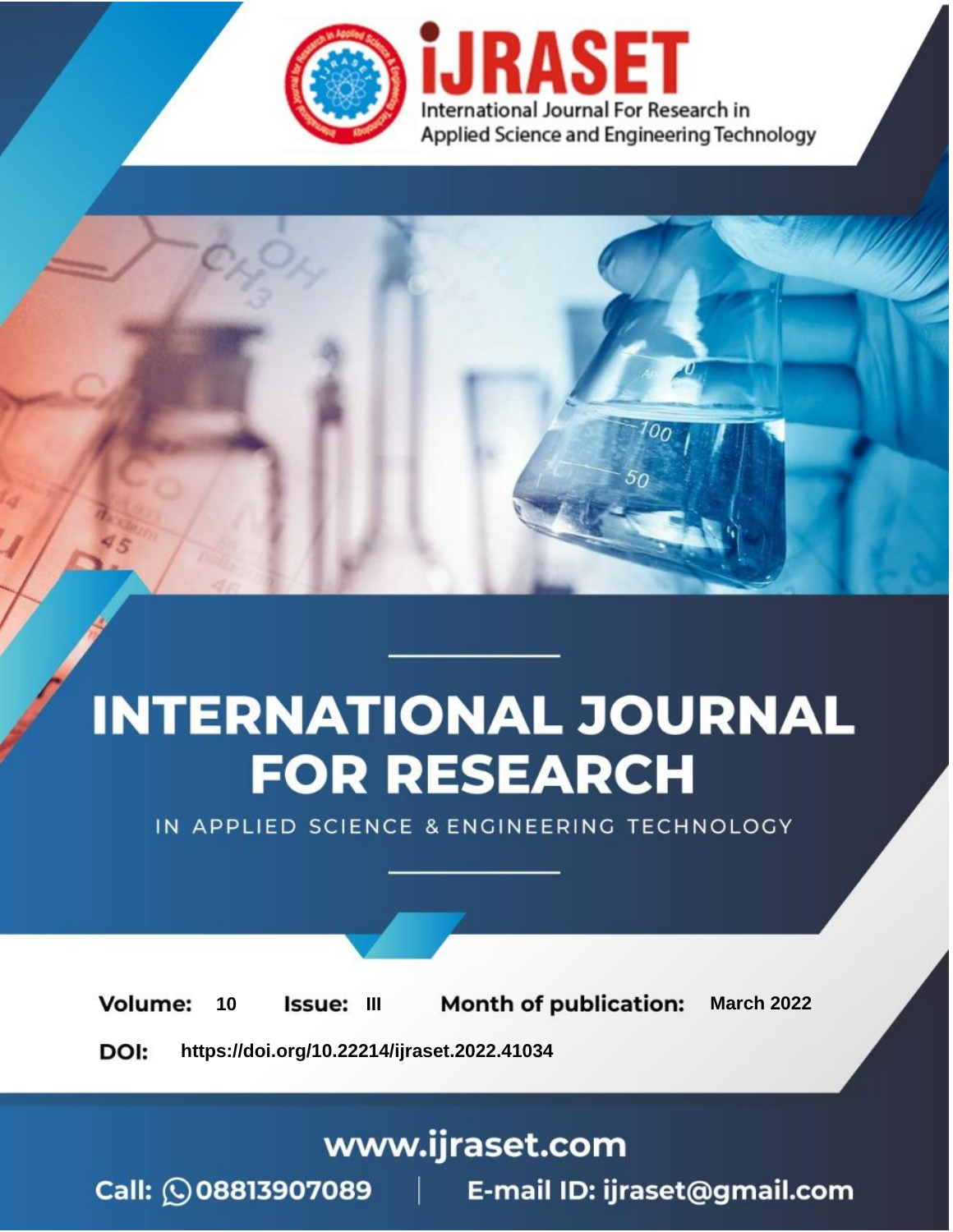

### **Emergence of Womens Literature in Theoretical Poetics**

Xalova Maftuna Abdusalamovna

*PhD. Associate Professor of Samarkand State Institute of Foreign Languages*

*Abstract: The article examines "Women's Literature" and its emergence, the theoretical basis. The study of "Women's Literature" in the world literature, as well as the process of its emergence, study and formation in Uzbek literature is described. The contributions of female artists to literature are illuminated by the analysis of their works.* 

*Keywords and phrases: concept, lyrical experience, delictics of the heart, artistic skill, analysis and interpretation, poetic world, female heart, mother image, sensitivity of feelings.*

#### **I. INTRODUCTION**

The image of a woman, her mysterious world, her beautiful past have been one of the leading themes in the literature of all nations of the world. They played a major role in ensuring the poetic beauty of their works of art, in feeling the subtlety of the emotions. The image of a woman created by the imagination of the artist can be found in all genres and types of artistic creation. A woman's social status is directly related to her position in the family. The family is a small unit of society and the attitudes, views, preferences, dreams of the people in society naturally reflect the family environment.

#### **II. MAIN PART**

The observation of "women's literature" led to the adoption of the term "women's literature". This science is still in developing process. In world literature, women's literature and its peculiarities are widely studied. In particular, the English writer Virginia Woolf is recognized as one of the creators who made a worthy contribution to women's literature [4.P.73-82].

In the "women's literature" of the second half of the twentieth century, the following plot and thematic trends can be observed: family - household (conflict); feminization of the female personality in society (alienation from male social dependence); worshiping the philosophy of women's freedom and returning to the ideal of the institution of the family.

As for "women's literature", it first raises questions about the dominant principles of this type of literary science; second, it defines the methodological boundaries between a "male" approach to literature and a "female" approach specific to the literary period, artistic creation, and text analysis.

Another example of "women's literature" is the work of Ellen Kronen Rose (USA), who compiled a collection of scholarly works dedicated to the twentieth-century English writer Margaret Dreble [5.P.205].American researchers have introduced the concept of "Women's Literature" to science. Indeed, by the middle of the twentieth century, global feminism (Latin feminism - the movement for women's rights in social and public life) was also influencing literature, which is the art of speech. In 1978, Beym published a book entitled "Women's Literature." N. Beym discovered the peculiar typological features of women's works [1.P.7]. It analyzes the works of women artists who became very popular in the mid-nineteenth century, but later lost their relevance. These are Catherine - Maria Sedjvik, Sarah Hale, A.Dj. Graves, Maria Mackintosh, Emma Southworth and Carolina Lee Hents, Marie Cumins and Mariam Coles Harris. In analyzing the works of the above creators, Nina Beym discovered the peculiar typological features of the "women's novel". Observations on "Women's Literature" in the field of literature have given rise to the terminological concept of "Women's Literature". This science is still experiencing a period of development. "Virginia Woolf is an English writer who made a worthy contribution to "women's literature[4.P.73] ".Japanese literary critics have studied the works of the writers who formed the "Japanese Women's Literature" and identified its peculiarities, gender characteristics in the creation of the heroic image of women writers. Yu.Rumak analyzed the works of famous writers and showed genetic differences in them. For example, the works of Japanese writers were written in Japanese script (ideographic syllabic, i.e. mixed script), while male writers wrote in Chinese script. Because in medieval Japan, Chinese was considered the language of science, official document, and the language of scholars. Japanese women could not learn Chinese due to its complexity [4.P.23]. Similarly, there are women artists in Uzbek literature who have created a poetic school, and the study of their literary heritage and aesthetic world leads us to such ideas.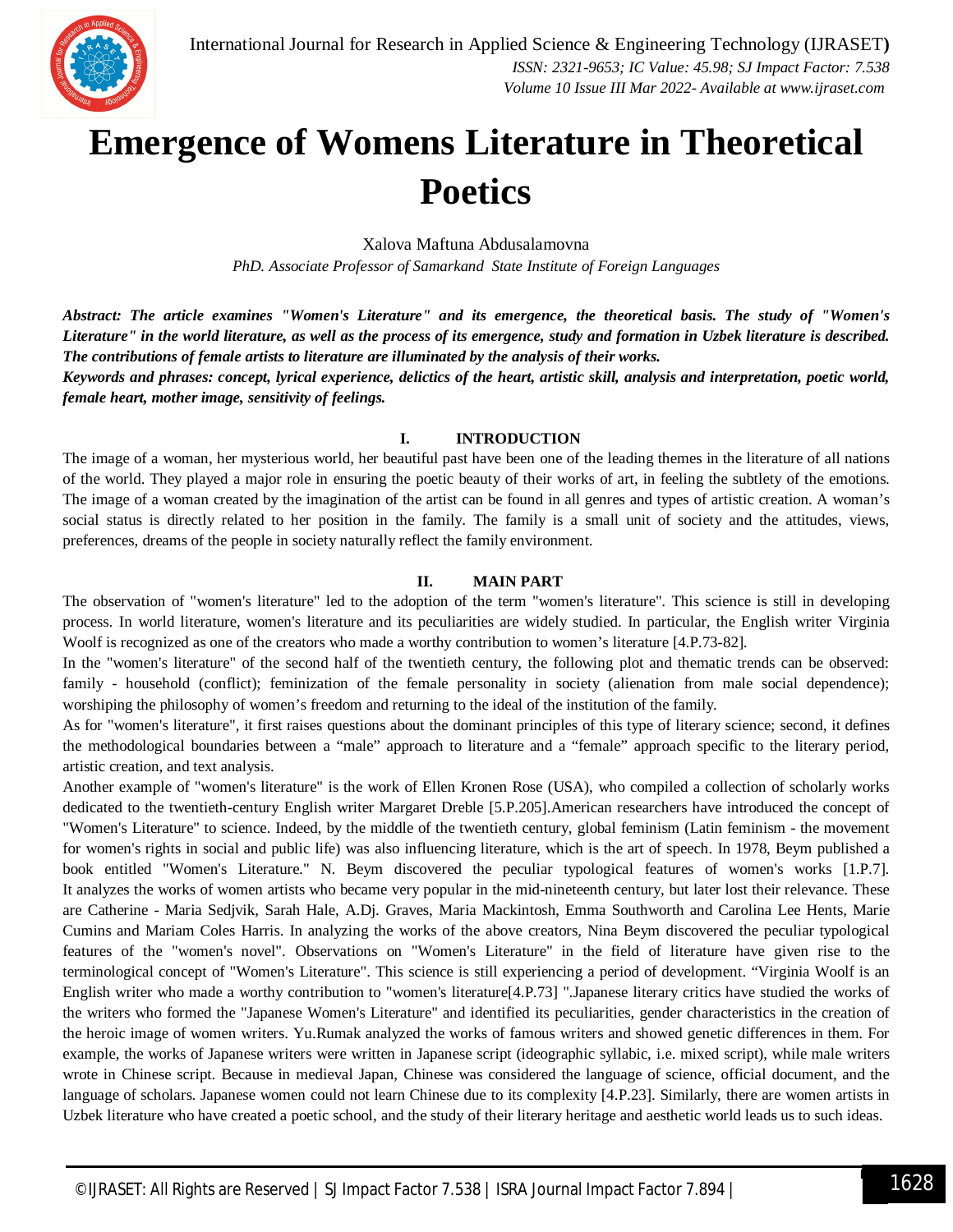

#### International Journal for Research in Applied Science & Engineering Technology (IJRASET**)**

 *ISSN: 2321-9653; IC Value: 45.98; SJ Impact Factor: 7.538 Volume 10 Issue III Mar 2022- Available at www.ijraset.com*

As for the image of women in every national literature, it is reflected and perceived in accordance with the nature of that nation, the spirit of the time. Therefore, the characters who act in the same way in the same conditions are different in each literature. In particular, in the legend "Prince and Leopard" of the epic "Golden Light", which is nourished by the ideas of Buddhism, the princess embodied in the image of- Mother. The motherly affection, the sense of motherhood, which is characteristic of the heroic gentle women, prevails. This fact confirms the desire of mothers to have a child in their hearts from the moment of birth, and shows that despite the fact that human consciousness has improved over time, her heart and feelings can remain unchanged. In the epic "Oguznoma" the qualities of a faerie are reflected in the women who met Oguz Khogan and gave him children. Women appear in the form of an angel who makes men unconscious. They give the impression of fairies who undertook to ensure the continuity of the Hakan dynasty [2.P.331]. The image of the mother has always been embodied in the symbol of glory, greatness, compassion, love. In the most ancient examples of folklore, the images of women are dominated by the symbols of heroism, in some of them the image of heroism and motherhood is mixed, and in others the image of heroism and the beloved companion.Tomaris, Zarina, Pafabek, the daughter of Tonyukuk, and even the Amazon women who could not dare to attack Alexander the Great, who conquered the world, are the women rulers and warriors of Tukhsha, who ruled in Bukhara. Some examples of folklore that have come down to us include "Barchin, Guloyim, Yunus pari, Misqol pari, Kholdorkhan, Gulchehra; The cunning princess; Women such as: Gulihiromon and Khan Dalli left a deep mark on the memory of our ancestors with their beauty, intelligence, devotion to work, fearlessness and agility in battle"[9.P.5].

In the epic "Alpomish" Barchinoy, who ignored the threats of the Kalmyk Alps, unparalleled in devotion, proud as the heavens, a kind sister, a wise girl Qaldirg'och, renounced the qualities of faerie in the epics of the series "Gorog'li" images are characteristic. In these images, the feelings of national pride, courage, bravery, modesty, devotion are still an example of oriental upbringing.

In the epic "Gul va Navruz" in classical literature, Gul is a loyal companion, a brave and courageous warrior. In Alisher Navoi's epics "Farhod va Shirin", "Layli va Majnun", "Sab'ai Sayyor" Shirin, Layli, Dilorom are portrayed as a worthy, intelligent, wise couple worthy of the protagonist. Their intellects were so perfect that they ruled the kingdom with their wives, caring for the people. The image of the nurse is also highly interpreted in these epics. Because nannies are also the custodians of the ruler's offspring, the protectors of their physical and spiritual health.

Our literature has ample resources for extensive study of women's literature. Because in the Uzbek classical literature, women had their own position and authority. The palaces hosted special poetry readings and literary conferences of poets and creative women. Their works have received recognition and praise. In particular, the creative heritage of such creative women as the poetess Nodira, Jahon Otin Uvaysi, Dilshodi Barno, Anbar Otin is a sign that women's literature appeared in Uzbek literature much earlier. Because there is a great literary school left from these creative poets, the traditions of this school are still being studied today. Hundreds of young poets were formed in the literary schools they created, and the perfect acquisition of scientific, intellectual, religious and secular knowledge by women became the pathos of their creativity. In historical memoirs, tazkirs, it is acknowledged that they were knowledgeable in literary theory and created in several genres of literature.

#### **III. CONCLUSION**

Today, it is safe to say that this vitality in the world of women artists continues, revealing the formation and continuity of "Women's Literature". In the literature of the independence period, the poetic world of such artists as Halima Akhmedova, Farida Afroz, Zebo Mirzo, Khosiyat Rustamova, Khosiyat Bobomurodova, their artistic creativity has a role in the formation of literature, the growth of spiritual treasures.

#### **REFERENCES**

- [1] Baym N. Woman's fiction: F guide to nevels by a. about women in America, 1820-1870. Hhaga; London: Cernel unif.Press. 1978. 320 p.; Бу ҳақда қаранг: Умурова Г. Зулфия бадиий олами ва поэтик мактаби. Филол. фан. д-ри [DSc]... дисс. – Самарқанд, 2019.
- [2] Раҳмонов Н., Болтабоев Ҳ. Ўзбек мумтоз адабиёти намуналари, 1-жилд. Тошкент. Фан, 2003.
- [3] Donoqhue D.A. Criticsm of one's own. [O'z-o'ziga tanqid // Yangi Respublika]. Washington., 1986. Mar 10. Voll.194, № 10. –P.30-34.
- [4] Rigney B.H. A wreath upon the grave? The influence of Virginia Woolf on feminist critical theory// Criticism and critical theory.- L.: Arnold, 1984.
- [5] Rose E.S. Critical essays on Margaret Drebl .[Margaret Drebl haqida tanqidiy insholar]. Boston: Hall, 1985. 205 p
- [6] Румак Ю.С. Факторы формирования гендерных образов в культуре Японии:Автореф. дисс ... канд. культурологи. Саратов, 2010.
- [7] Пакина Е.В. Типология женских образов в романах В. Скотта: Автореф. дисс ... канд.филол. наук. Нижний Новгород. 2004.
- [8] Хосе Ортега-и-Гассет. Одам Ато жаннатда. Жаҳон адиблари адабиёт ҳақида. Т.: «Маънавият», 2010.
- [9] Ғолима М. Туроннинг алп қизлари. Тошкент: Ёзувчи, 1997.
- [10] Hermann A. Feminist theory // Сontemporary lit [Феменст назарияси // Zamonaviy adabiyot]. Madison, 1987. Vol. 28, № 2.- P.271 277.